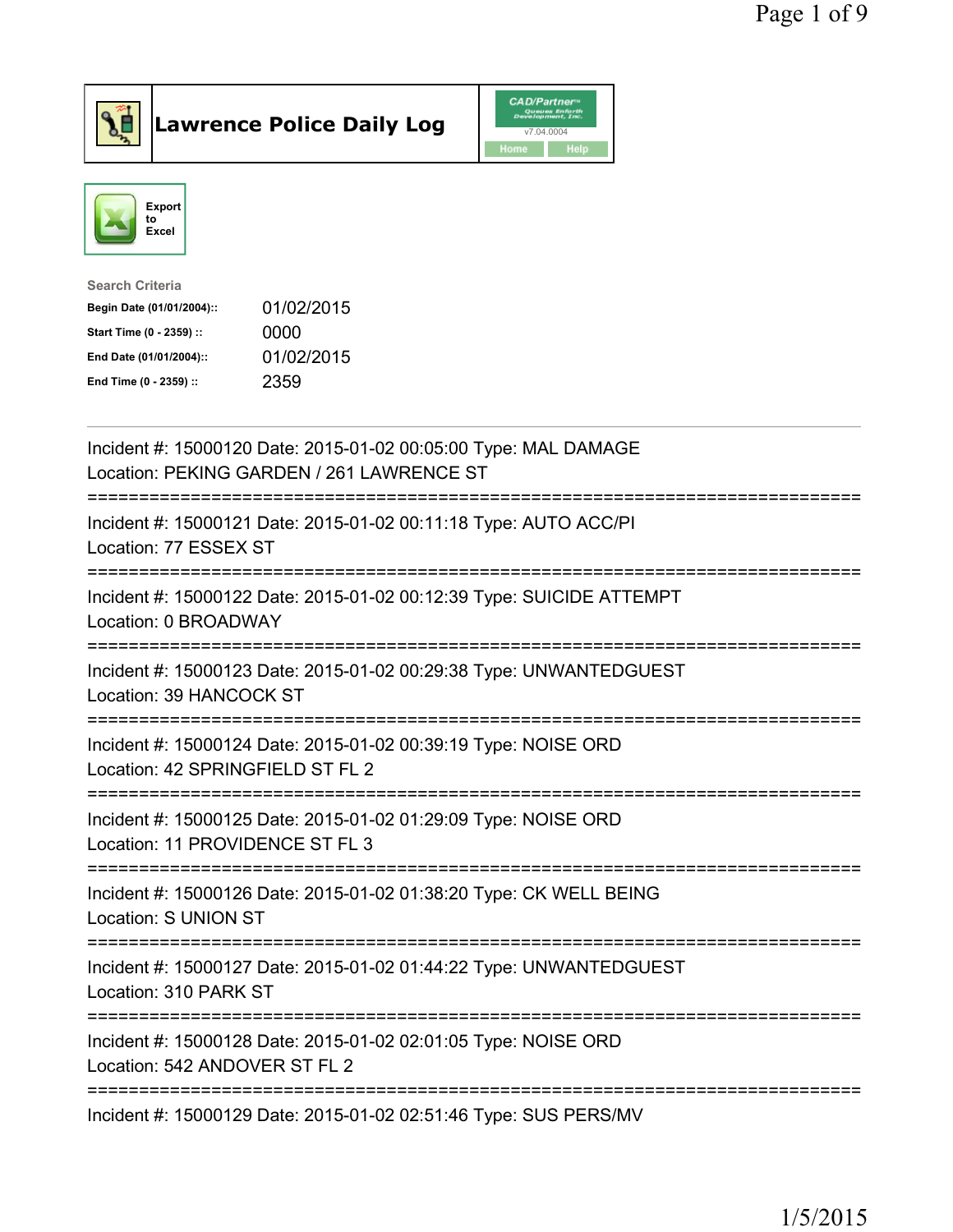| Location: 85 ANDOVER ST<br>====================================                                                                            |
|--------------------------------------------------------------------------------------------------------------------------------------------|
| Incident #: 15000130 Date: 2015-01-02 03:40:13 Type: NOISE ORD<br>Location: 198 ESSEX ST #305                                              |
| Incident #: 15000131 Date: 2015-01-02 03:52:31 Type: SUS PERS/MV<br>Location: 364 ANDOVER ST<br>===================                        |
| Incident #: 15000132 Date: 2015-01-02 07:25:05 Type: FIGHT<br>Location: 248 BROADWAY FL 4<br>:======================                       |
| Incident #: 15000133 Date: 2015-01-02 07:54:18 Type: TOW OF M/V<br>Location: MILTON ST & PROVIDENCE ST                                     |
| Incident #: 15000134 Date: 2015-01-02 07:54:26 Type: B&E/MV/PAST<br>Location: 40 BELMONT ST                                                |
| Incident #: 15000135 Date: 2015-01-02 08:04:21 Type: M/V STOP<br>Location: CARVER ST & MERRIMACK ST                                        |
| Incident #: 15000136 Date: 2015-01-02 08:11:38 Type: TOW OF M/V<br>Location: FRANKLIN ST & HAVERHILL ST<br>=============================== |
| Incident #: 15000137 Date: 2015-01-02 08:31:08 Type: M/V STOP<br>Location: FRANKLIN ST & HAVERHILL ST<br>============================      |
| Incident #: 15000138 Date: 2015-01-02 08:50:31 Type: TOW OF M/V<br>Location: 132 HIGH ST                                                   |
| Incident #: 15000139 Date: 2015-01-02 08:53:51 Type: ALARMS<br>Location: 412 HAMPSHIRE ST                                                  |
| Incident #: 15000140 Date: 2015-01-02 09:07:56 Type: TOW OF M/V<br>Location: JORDAN AV & KENDALL ST                                        |
| Incident #: 15000141 Date: 2015-01-02 09:15:59 Type: MAL DAMAGE<br>Location: 327 SALEM ST                                                  |
| Incident #: 15000142 Date: 2015-01-02 10:21:04 Type: M/V STOP<br>Location: 700 ESSEX ST                                                    |
| Incident #: 15000143 Date: 2015-01-02 10:46:51 Type: AUTO ACC/NO PI<br>Location: BROADWAY & METHUEN ST                                     |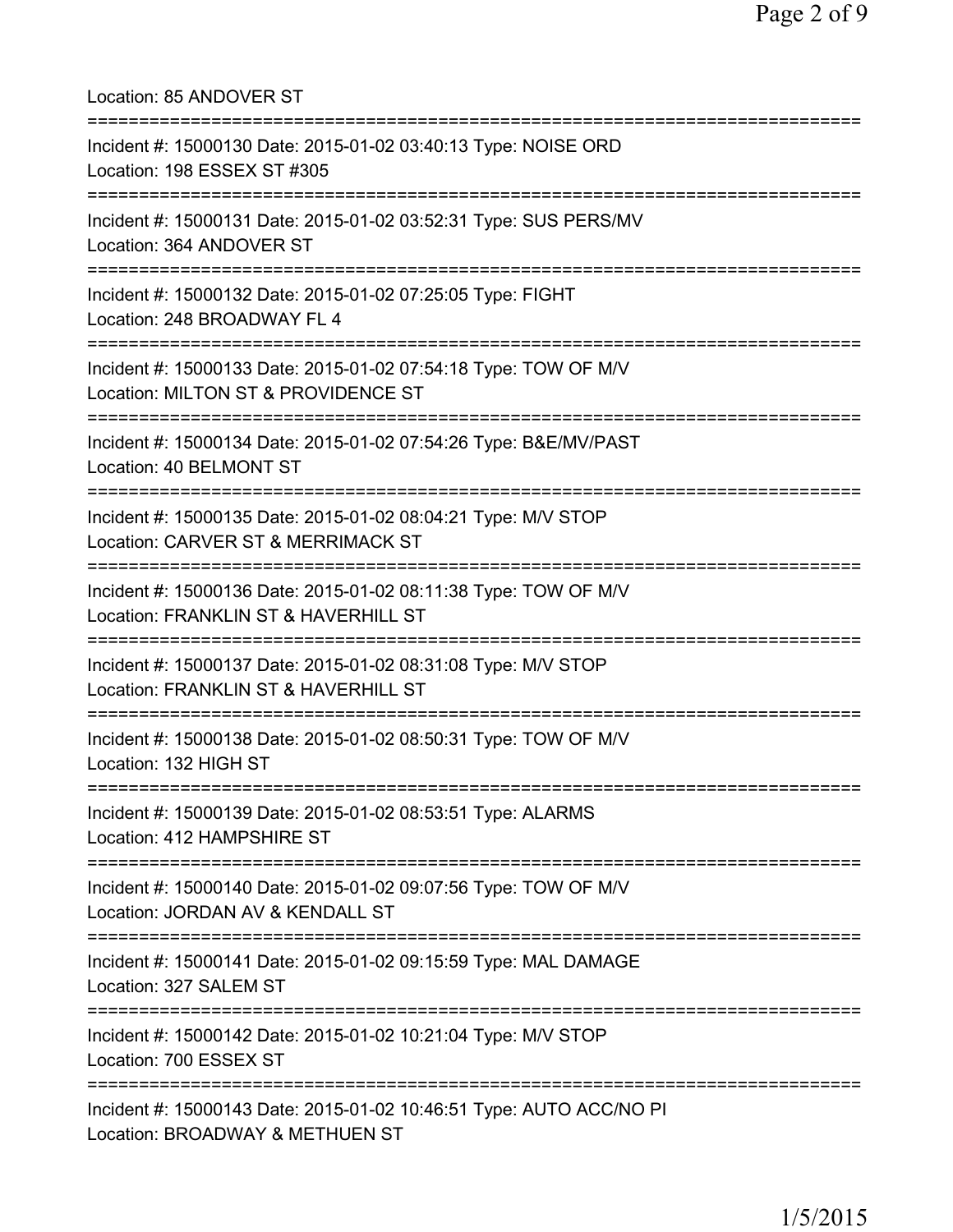| Incident #: 15000144 Date: 2015-01-02 10:47:23 Type: M/V STOP<br>Location: 33 HANCOCK ST                                      |
|-------------------------------------------------------------------------------------------------------------------------------|
| Incident #: 15000145 Date: 2015-01-02 10:49:54 Type: MAL DAMAGE<br>Location: 182 EASTON ST                                    |
| Incident #: 15000146 Date: 2015-01-02 11:01:07 Type: TOW OF M/V<br>Location: NEWTON ST & SALEM ST                             |
| Incident #: 15000147 Date: 2015-01-02 11:07:41 Type: M/V STOP<br>Location: CROSBY ST & S BROADWAY                             |
| ===========================<br>Incident #: 15000148 Date: 2015-01-02 11:12:05 Type: GENERAL SERV<br>Location: 62 DARTMOUTH ST |
| Incident #: 15000149 Date: 2015-01-02 11:21:38 Type: M/V STOP<br>Location: BROADWAY & COMMON ST                               |
| Incident #: 15000152 Date: 2015-01-02 11:27:24 Type: HIT & RUN M/V<br>Location: HAMPSHIRE ST & MYRTLE ST                      |
| Incident #: 15000150 Date: 2015-01-02 11:30:52 Type: FIGHT<br>Location: 527 HAVERHILL ST FL 2NDFL                             |
| Incident #: 15000151 Date: 2015-01-02 11:31:59 Type: DISTURBANCE<br>Location: 67 NEWTON ST #10                                |
| Incident #: 15000153 Date: 2015-01-02 11:37:09 Type: KEEP PEACE<br><b>Location: INMAN ST</b>                                  |
| Incident #: 15000154 Date: 2015-01-02 11:40:48 Type: CK WELL BEING<br>Location: 270 CANAL ST #APT331                          |
| Incident #: 15000156 Date: 2015-01-02 11:47:59 Type: A&B PAST<br><b>Location: KINGSTON ST</b>                                 |
| Incident #: 15000155 Date: 2015-01-02 11:54:33 Type: B&E/PAST<br>Location: 89 KNOX ST                                         |
| Incident #: 15000157 Date: 2015-01-02 12:05:45 Type: B&E/MV/PAST<br><b>Location: DUNSTABLE ST</b>                             |
|                                                                                                                               |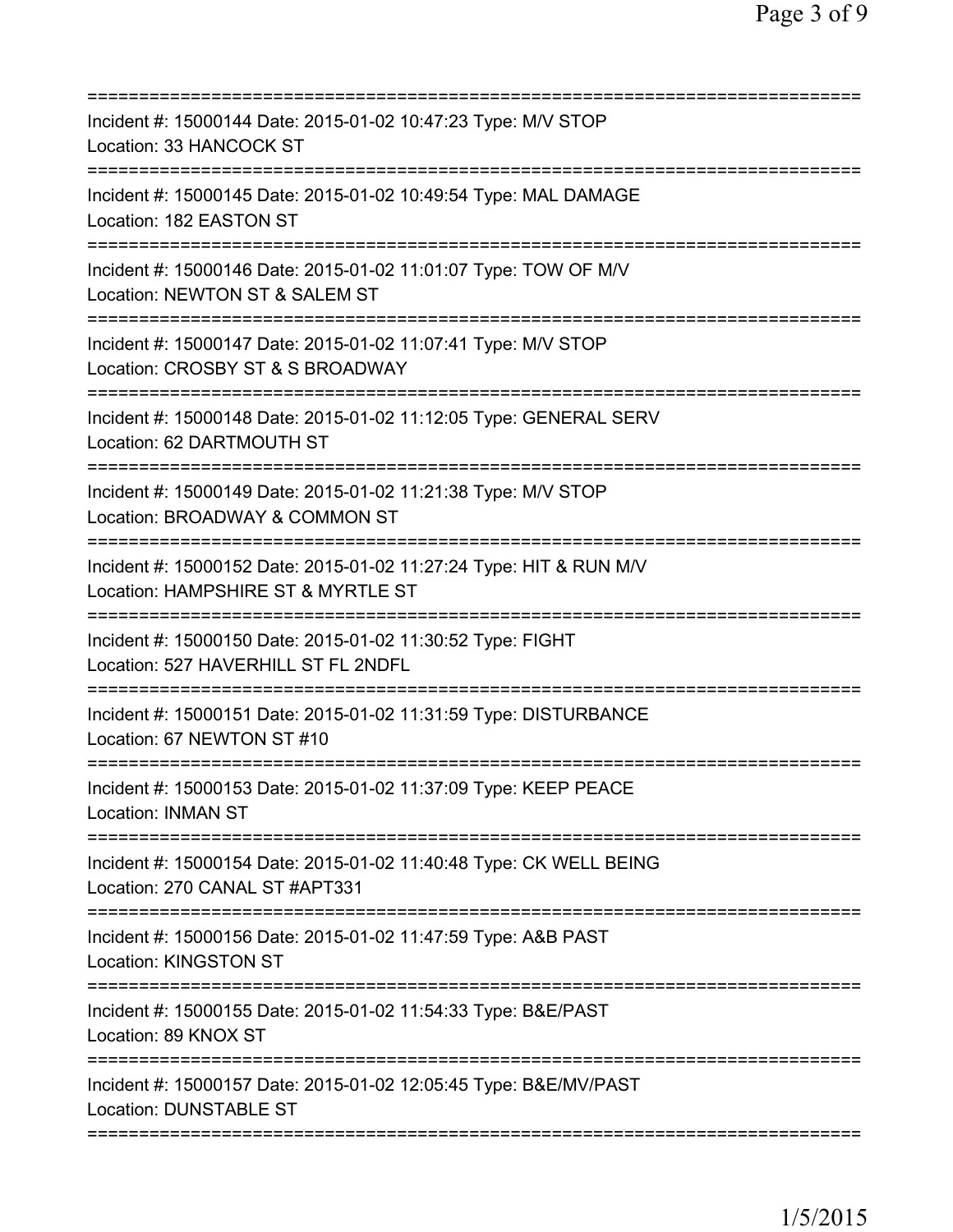| Incident #: 15000158 Date: 2015-01-02 12:12:46 Type: M/V STOP<br>Location: BROADWAY & ESSEX ST              |
|-------------------------------------------------------------------------------------------------------------|
| Incident #: 15000159 Date: 2015-01-02 12:14:14 Type: SUS PERS/MV<br>Location: 9 BELKNAP ST                  |
| Incident #: 15000160 Date: 2015-01-02 12:26:02 Type: AUTO ACC/NO PI<br>Location: WINTHROP AV                |
| Incident #: 15000161 Date: 2015-01-02 12:26:19 Type: SUS PERS/MV<br>Location: 291 COLONIAL RD               |
| Incident #: 15000162 Date: 2015-01-02 12:39:24 Type: MV/BLOCKING<br>Location: 12 PARK ST                    |
| Incident #: 15000163 Date: 2015-01-02 12:49:51 Type: M/V STOP<br>Location: BENNINGTON ST & ERVING AV        |
| Incident #: 15000164 Date: 2015-01-02 13:01:26 Type: M/V STOP<br>Location: 3 SARATOGA ST                    |
| Incident #: 15000165 Date: 2015-01-02 13:21:09 Type: LARCENY/PAST<br>Location: 305 S BROADWAY               |
| Incident #: 15000166 Date: 2015-01-02 13:22:35 Type: M/V STOP<br>Location: 213 LAWRENCE ST                  |
| Incident #: 15000169 Date: 2015-01-02 13:23:00 Type: B&E/MV/PAST<br>Location: 16 SYLVESTER ST               |
| Incident #: 15000167 Date: 2015-01-02 13:25:34 Type: TOW OF M/V<br>Location: 49 EXCHANGE ST                 |
| Incident #: 15000168 Date: 2015-01-02 13:25:43 Type: MV/BLOCKING<br>Location: 30 EUTAW ST                   |
| Incident #: 15000170 Date: 2015-01-02 13:33:34 Type: MV/BLOCKING<br>Location: 4 NEWTON ST                   |
| Incident #: 15000171 Date: 2015-01-02 13:34:05 Type: MV/BLOCKING<br>Location: ATHENS PIZZA / 191 S BROADWAY |
| Incident #: 15000172 Date: 2015-01-02 13:37:07 Type: M/V STOP                                               |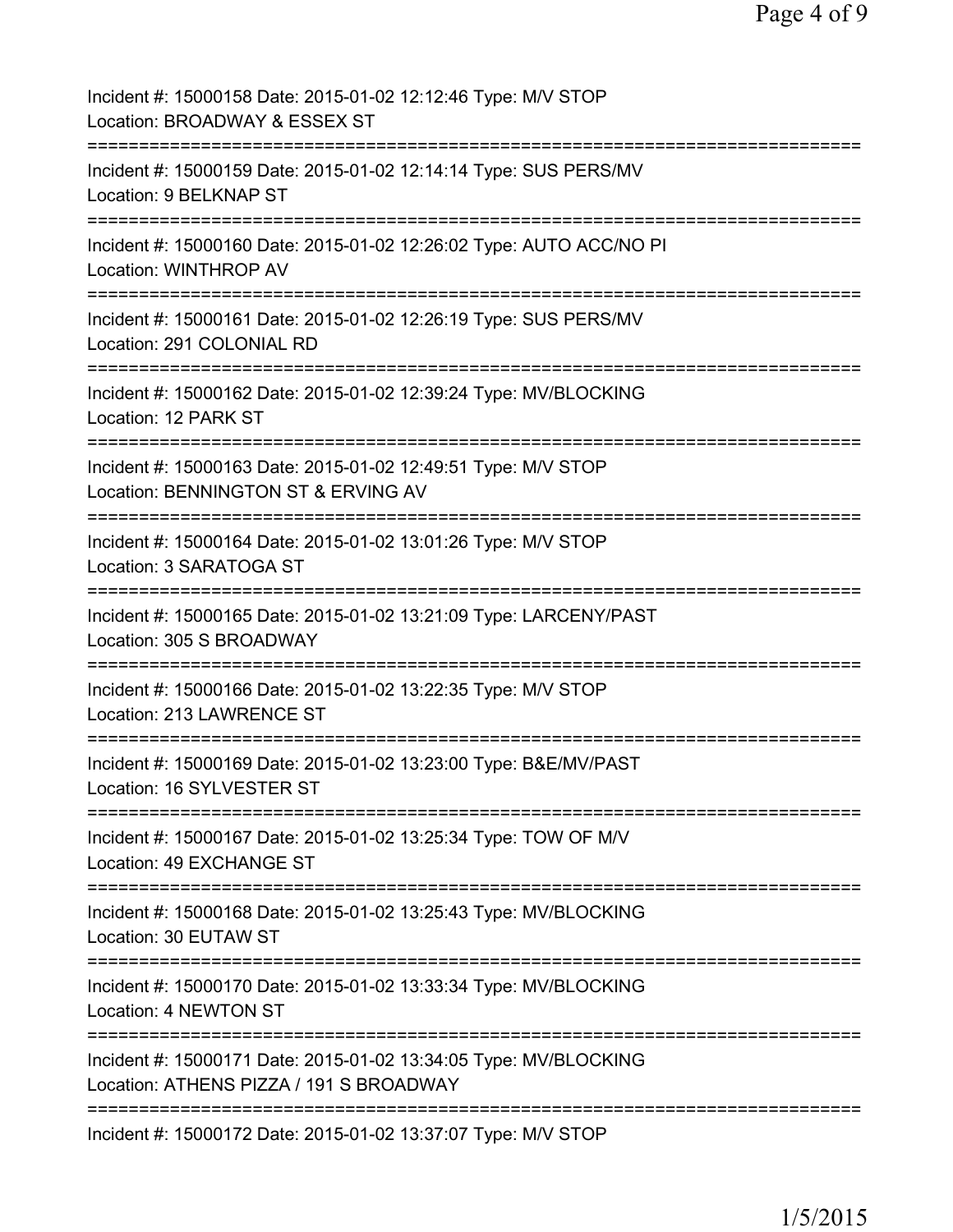Location: BRADFORD ST & BROADWAY =========================================================================== Incident #: 15000173 Date: 2015-01-02 13:43:22 Type: M/V STOP Location: 122 BRADFORD ST =========================================================================== Incident #: 15000174 Date: 2015-01-02 13:47:50 Type: DRUG VIO Location: 35 CLARKE ST =========================================================================== Incident #: 15000175 Date: 2015-01-02 14:00:02 Type: MEDIC SUPPORT Location: 113 S UNION ST FL 2 =========================================================================== Incident #: 15000176 Date: 2015-01-02 14:04:24 Type: TOW OF M/V Location: 279 ERVING AV =========================================================================== Incident #: 15000177 Date: 2015-01-02 14:06:10 Type: M/V STOP Location: 50 BROADWAY =========================================================================== Incident #: 15000178 Date: 2015-01-02 14:06:27 Type: ABAND MV Location: 180 EVERETT ST =========================================================================== Incident #: 15000179 Date: 2015-01-02 14:29:44 Type: SUS PERS/MV Location: BROADWAY & HAVERHILL ST =========================================================================== Incident #: 15000180 Date: 2015-01-02 14:34:05 Type: HIT & RUN M/V Location: ESSEX ST & FRANKLIN ST =========================================================================== Incident #: 15000182 Date: 2015-01-02 14:37:05 Type: SUS PERS/MV Location: MARKET BASKET / 700 ESSEX ST =========================================================================== Incident #: 15000181 Date: 2015-01-02 14:38:08 Type: SUS PERS/MV Location: E HAVERHILL ST & YOUNG AV =========================================================================== Incident #: 15000183 Date: 2015-01-02 14:41:29 Type: AUTO ACC/NO PI Location: 65 MERRIMACK ST =========================================================================== Incident #: 15000184 Date: 2015-01-02 14:52:19 Type: AUTO ACC/NO PI Location: 24 MEDFORD ST =========================================================================== Incident #: 15000185 Date: 2015-01-02 14:55:49 Type: B&E/MV/PAST Location: 25 JEFFERSON ST =========================================================================== Incident #: 15000186 Date: 2015-01-02 15:04:03 Type: 209A/SERVE Location: 172 EVERETT ST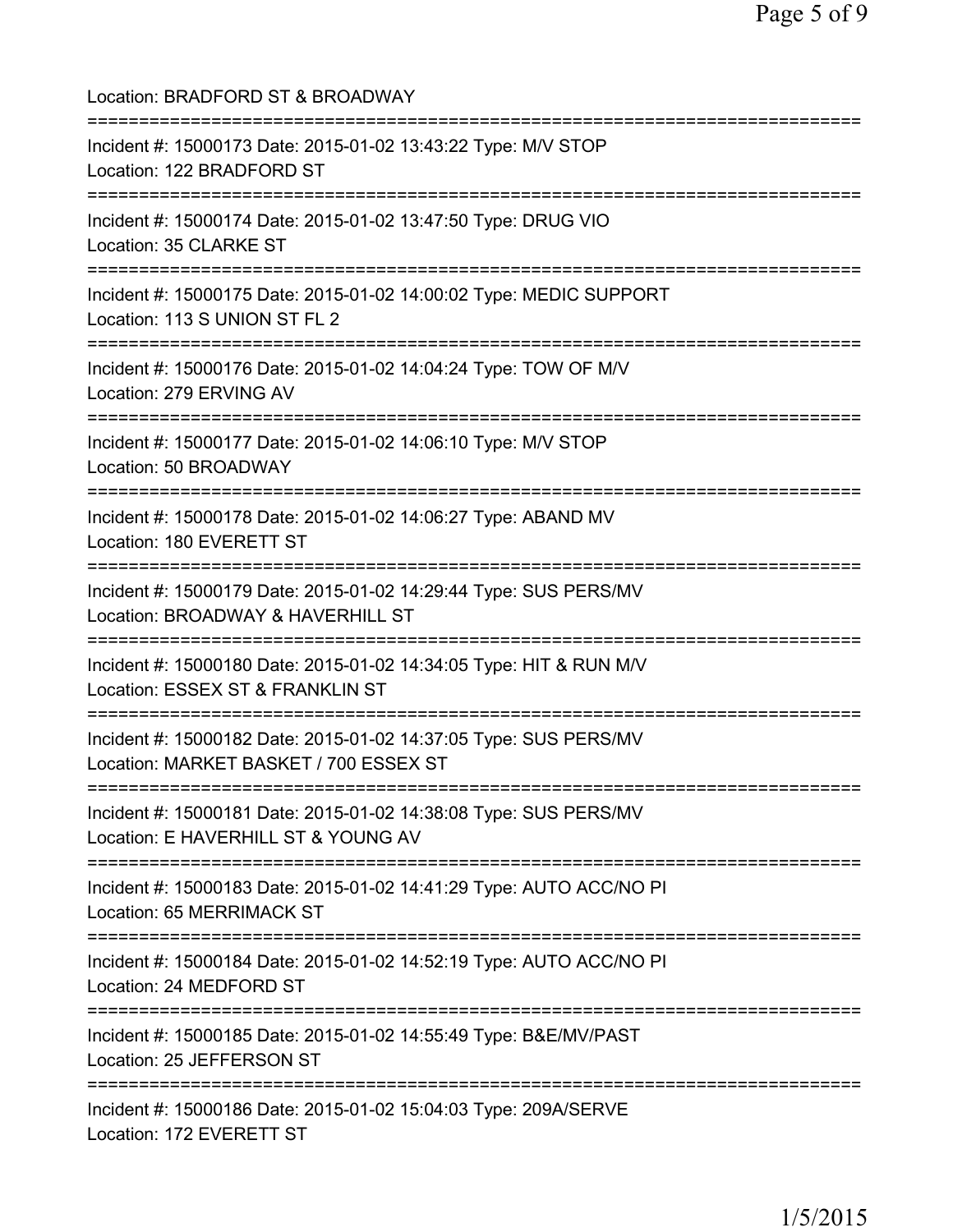| Incident #: 15000187 Date: 2015-01-02 15:10:03 Type: MAN DOWN<br>Location: 420 COMMON ST<br>===================                                           |
|-----------------------------------------------------------------------------------------------------------------------------------------------------------|
| Incident #: 15000188 Date: 2015-01-02 15:12:13 Type: 209A/SERVE<br>Location: 9 EASTON ST                                                                  |
| Incident #: 15000189 Date: 2015-01-02 15:15:05 Type: GEN OFFENCES<br>Location: 90 LOWELL ST                                                               |
| Incident #: 15000190 Date: 2015-01-02 15:18:30 Type: AUTO ACC/PI<br>Location: MARSTON ST & WOODLAND                                                       |
| Incident #: 15000191 Date: 2015-01-02 15:28:16 Type: AUTO ACC/NO PI<br>Location: 276 LAWRENCE ST                                                          |
| Incident #: 15000192 Date: 2015-01-02 15:32:48 Type: M/V STOP<br>Location: 159 LAWRENCE ST                                                                |
| Incident #: 15000193 Date: 2015-01-02 15:33:25 Type: AUTO ACC/PI<br>Location: MARSTON ST & STORROW ST<br>================================<br>============ |
| Incident #: 15000194 Date: 2015-01-02 15:52:49 Type: M/V STOP<br>Location: LEBANON ST & WHITE ST<br>=========================<br>-------------            |
| Incident #: 15000195 Date: 2015-01-02 15:53:23 Type: AUTO ACC/PI<br>Location: LAWRENCE ST & SUNSET AV                                                     |
| Incident #: 15000196 Date: 2015-01-02 15:53:25 Type: A&B D/W PAST<br>Location: 90 LOWELL ST                                                               |
| Incident #: 15000197 Date: 2015-01-02 16:03:24 Type: SUICIDE ATTEMPT<br>Location: 61 ARLINGTON ST #APT6                                                   |
| Incident #: 15000198 Date: 2015-01-02 17:23:48 Type: AUTO ACC/NO PI<br>Location: FERN ST & LAWRENCE ST                                                    |
| Incident #: 15000199 Date: 2015-01-02 17:24:26 Type: NEIGHBOR PROB<br>Location: 2 MUSEUM SQ #711 FL 7                                                     |
| =========================<br>Incident #: 15000201 Date: 2015-01-02 17:28:25 Type: ALARMS<br>Location: 60 ALLEN ST                                         |
|                                                                                                                                                           |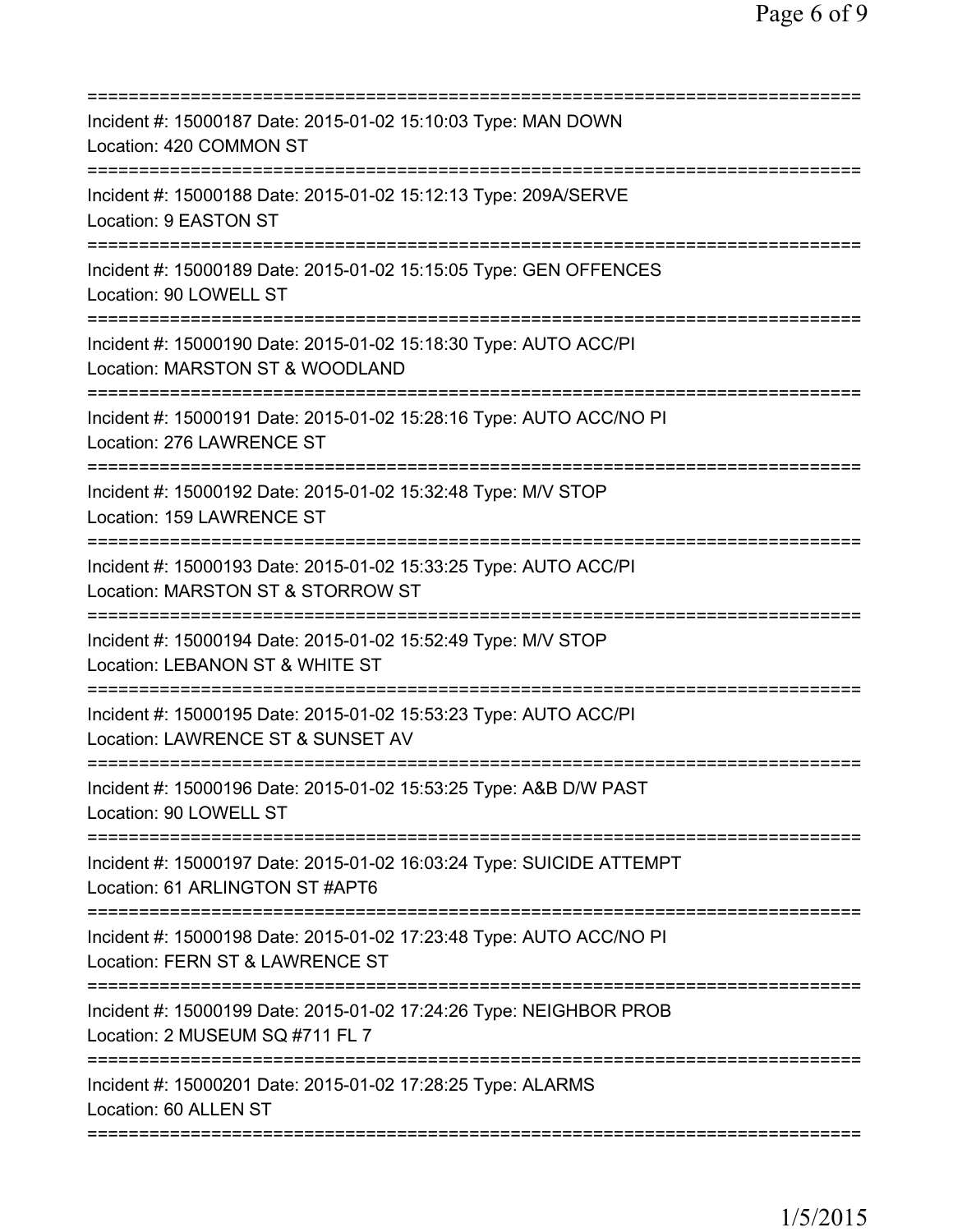| Incident #: 15000200 Date: 2015-01-02 17:28:41 Type: INVESTIGATION<br>Location: 305 ESSEX ST                         |
|----------------------------------------------------------------------------------------------------------------------|
| Incident #: 15000202 Date: 2015-01-02 17:45:50 Type: M/V STOP<br>Location: FARLEY ST & S BROADWAY                    |
| Incident #: 15000203 Date: 2015-01-02 17:46:53 Type: ALARM/HOLD<br>Location: ESSEX HERITAGE / 261 COMMON ST          |
| Incident #: 15000204 Date: 2015-01-02 17:51:27 Type: STOL/MV/PAS<br>Location: WALK IN WALK IN / 161 BERKELEY ST      |
| Incident #: 15000205 Date: 2015-01-02 18:03:32 Type: M/V STOP<br>Location: 136 ESSEX ST                              |
| Incident #: 15000206 Date: 2015-01-02 18:13:39 Type: NEIGHBOR PROB<br>Location: 2 MUSEUM SQ #711 FL 7                |
| Incident #: 15000208 Date: 2015-01-02 18:16:50 Type: ALARM/BURG<br>Location: OLD HIGH SCHOOL / 233 HAVERHILL ST      |
| Incident #: 15000207 Date: 2015-01-02 18:17:39 Type: B&E/PAST<br>Location: 2 GRAINGER ST FL 1                        |
| Incident #: 15000210 Date: 2015-01-02 18:32:21 Type: 911 HANG UP<br>Location: 18 WILMOT ST                           |
| Incident #: 15000209 Date: 2015-01-02 18:35:00 Type: RECOV/STOL/MV<br>Location: ALMA ST & BROMFIELD ST               |
| Incident #: 15000211 Date: 2015-01-02 18:40:50 Type: M/V STOP<br>Location: 90 E HAVERHILL ST                         |
| Incident #: 15000212 Date: 2015-01-02 18:44:29 Type: M/V STOP<br>Location: BIG N' BEEFY / 415 BROADWAY               |
| Incident #: 15000213 Date: 2015-01-02 18:52:03 Type: MISSING PERS<br>Location: WALK IN WALK IN / 11 LAWRENCE ST #307 |
| Incident #: 15000214 Date: 2015-01-02 19:01:46 Type: ALARM/BURG<br>Location: WEATHERBEE SCHOOL / 75 NEWTON ST        |
| Incident #: 15000215 Date: 2015-01-02 19:22:27 Type: NEIGHBOR PROB                                                   |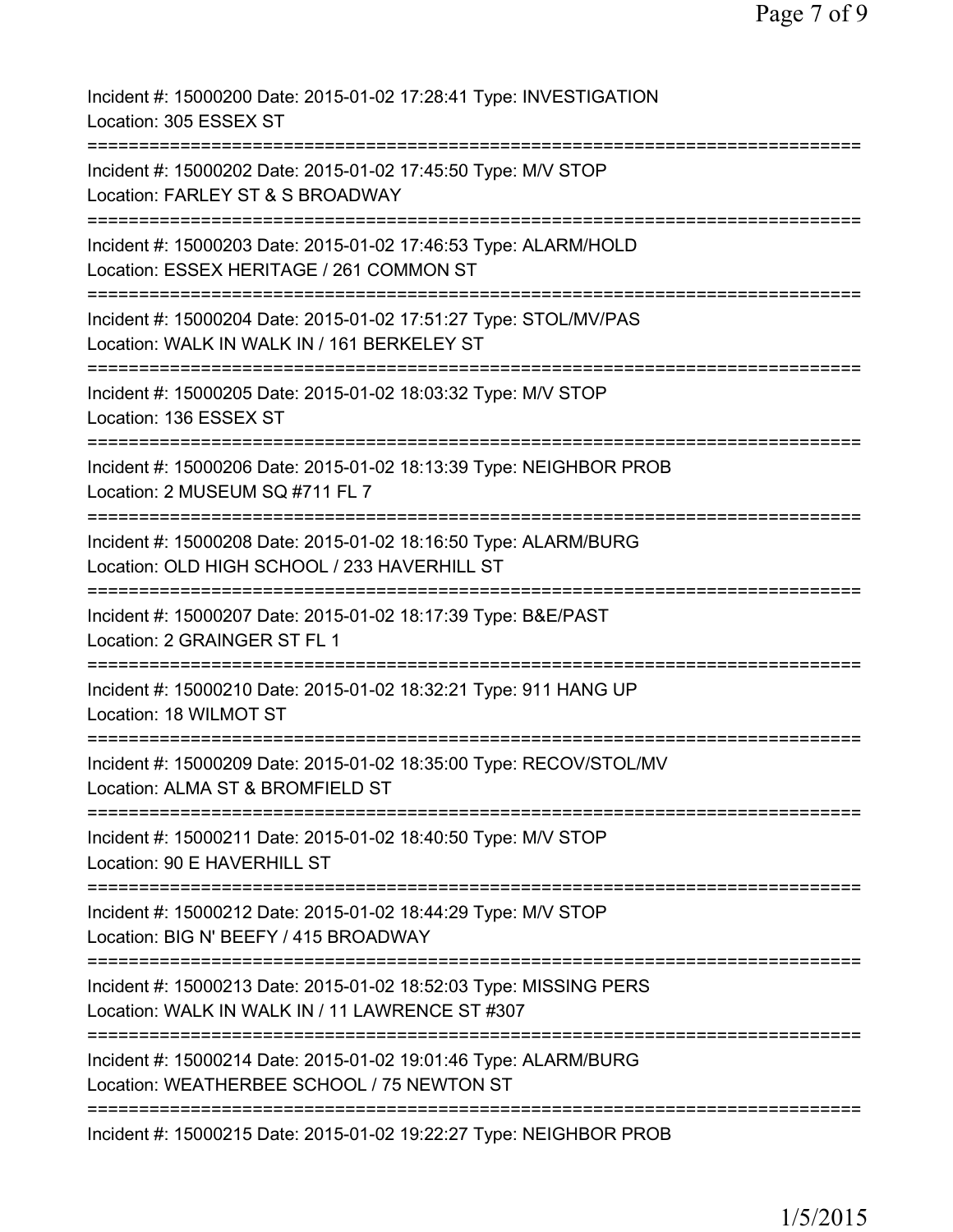Location: 25 DARTMOUTH ST =========================================================================== Incident #: 15000216 Date: 2015-01-02 19:30:57 Type: ALARM/BURG Location: BANK OF AMERICA / 67 WINTHROP AV =========================================================================== Incident #: 15000217 Date: 2015-01-02 19:45:47 Type: M/V STOP Location: 85 E HAVERHILL ST =========================================================================== Incident #: 15000218 Date: 2015-01-02 20:00:41 Type: FIGHT Location: 212 ARLINGTON ST =========================================================================== Incident #: 15000219 Date: 2015-01-02 20:36:05 Type: ALARM/BURG Location: HARRIS RESIDENCE / 41 S BOWDOIN ST =========================================================================== Incident #: 15000220 Date: 2015-01-02 20:38:37 Type: CK WELL BEING Location: 81 BUNKERHILL ST =========================================================================== Incident #: 15000221 Date: 2015-01-02 21:33:02 Type: HIT & RUN M/V Location: WALK IN WLK IN / ESSEX ST & MARGIN ST =========================================================================== Incident #: 15000222 Date: 2015-01-02 21:38:17 Type: AUTO ACC/NO PI Location: BROADWAY & LOWELL ST =========================================================================== Incident #: 15000223 Date: 2015-01-02 22:02:51 Type: M/V STOP Location: COMMON ST & LAWRENCE ST =========================================================================== Incident #: 15000224 Date: 2015-01-02 22:31:42 Type: ASSSIT OTHER PD Location: 181 FARNHAM ST #2 =========================================================================== Incident #: 15000225 Date: 2015-01-02 22:40:22 Type: MEDIC SUPPORT Location: 126 SARATOGA ST =========================================================================== Incident #: 15000226 Date: 2015-01-02 23:29:16 Type: ALARM/BURG Location: O'CALLAHAN RESIDENCE / 291 COLONIAL RD =========================================================================== Incident #: 15000227 Date: 2015-01-02 23:51:37 Type: M/V STOP Location: HAVERHILL ST ===========================================================================

324 record(s)

{ call presslog("2015-01-02","0000","2015-01-02","2359") } Total records found: 324 These results were produced by the following query: